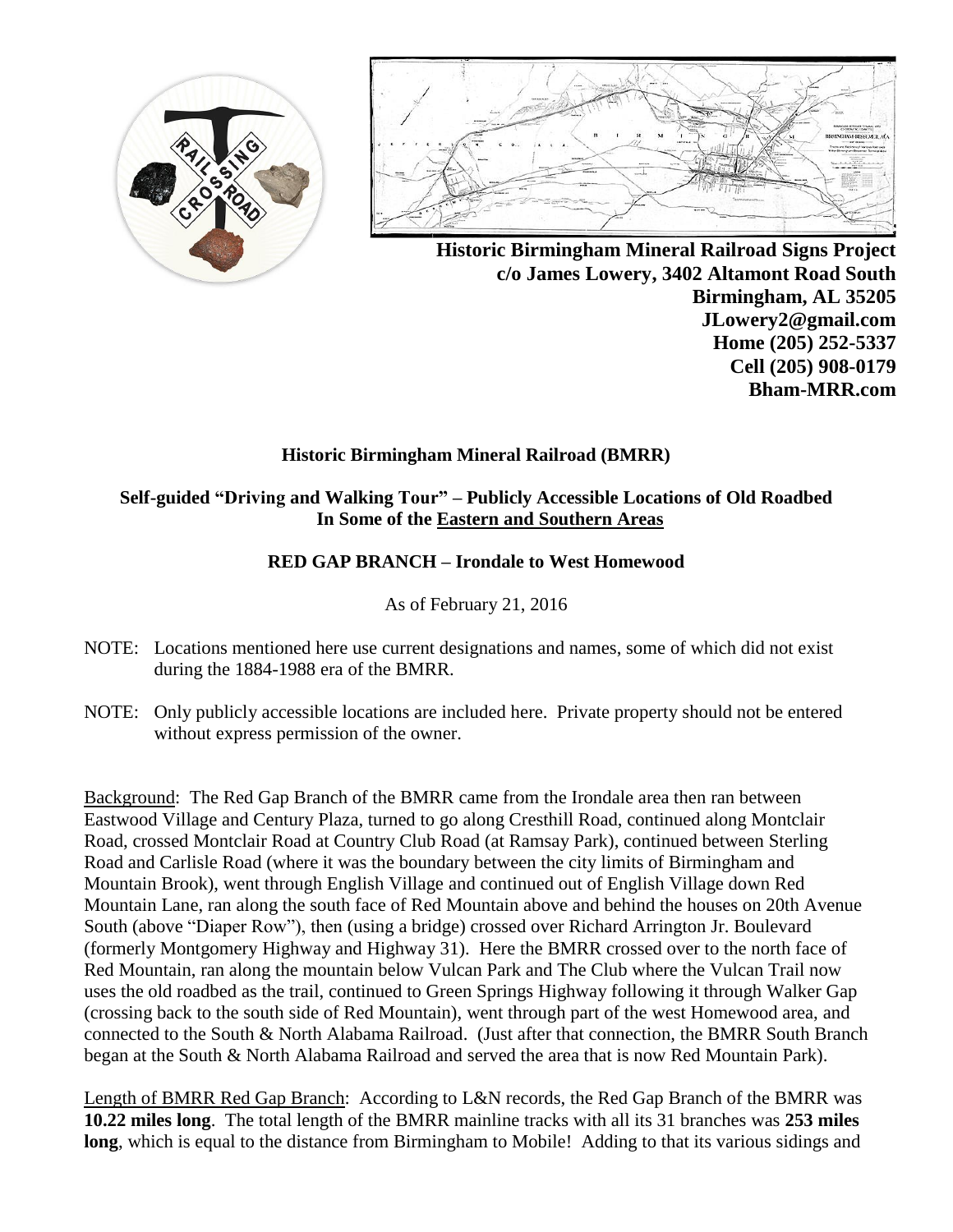spurs to the mines, quarries, coke ovens, furnaces, etc., would put its length well over 300 miles. It was a major railroad!

What To Look For: In many cases, the former BMRR roadbed will be a flat place in the street, often in the middle of a block with a slope leading up to the flattened area, the flattened area of the street (usually about 50 to 75 feet of street), then a slope continuing up the street. In other cases such as where the BMRR roadbed was on the side of the mountain and not crossing a street, often the hill or mountainside slopes up to the roadbed, there is a flat spot (the BMRR roadbed), then the hill or mountainside continues upward. Good examples of this second type of area are the Vulcan Trail and the walking trail below Trinity Hospital.

### *Locations Where the Old Roadbed Can Be Seen or Now Is Part of Other Structures*

(NOTE: The designation "**[SIGN]**" indicates that a BMRR site sign has been erected there.)

Irondale: **16th Street North, Georgia Road, and Ruffner Road [SIGN]** – The Red Gap Branch began in this area and is named for **Red Gap** (see below) that is the gap in the ridge where this part of present-day Georgia Road is located. **Red Gap** – There is a geological fault under this gap, and, in 1916, a 5.1 magnitude earthquake epicenter was located below this point. As of 1916, it was the largest earthquake known to have occurred in Alabama and is known as the "Red Gap Earthquake." For additional information about gaps in the local ridges and mountains, see the Endnote at the conclusion of this driving and walking tour. **Former Lion Park – Recently converted to the streets and infrastructure for a subdivision entered from Montevallo Road in Irondale** – The BMRR Red Gap Branch roadbed exited Red Gap and ran through the woods on the west side of a new subdivision at the end of YMCA Way (listed on most maps as Lion Park Drive) off of Lawrence (Laurence) Avenue. The BMRR roadbed ran along the former park area, but that has now been converted to a subdivision, and the roadbed was along what is now the western boundary of the subdivision. As the subdivision is built-out, it is not known at the current time what will be the access possibilities in the future for seeing the BMRR roadbed as it existed along the rear edge of the new subdivision. NOTE: Before the subdivision construction began, a wall of rock could be seen which was cut into the hillside to make the flat area for the BMRR roadbed. At the other (north) end of the BMRR roadbed, there were piles of approximately 37 big cut stones that were part of the bridge (trestle) footing taking the BMRR above the other tracks in Red Gap. As part of creating the new subdivision, the City of Irondale had those cut stones which were over 100 years old removed, and we assume that they plan to re-purpose them for other uses.

> **Laurence (Lawrence) Avenue between Montevallo Road and Duke Avenue** – Flat portion of street halfway up the hill is the BMRR roadbed. This end of the BMRR roadbed has come out of the woods at the upper edge of the former Lion Park (now a subdivision—see above) on its way through this residential area. A house on the north side of Laurence (Lawrence) Avenue has been built on the former BMRR roadbed. On the south side of Laurence (Lawrence) Avenue, the roadbed can be seen as a wider than normal side yard between two of the houses.

Birmingham: **Oporto-Madrid Boulevard between Crestwood Boulevard and Interstate 20 [SIGN]** – BMRR crossed here, but evidence of the roadbed is no longer visible. There is a photograph of a BMRR steam locomotive on a bridge going over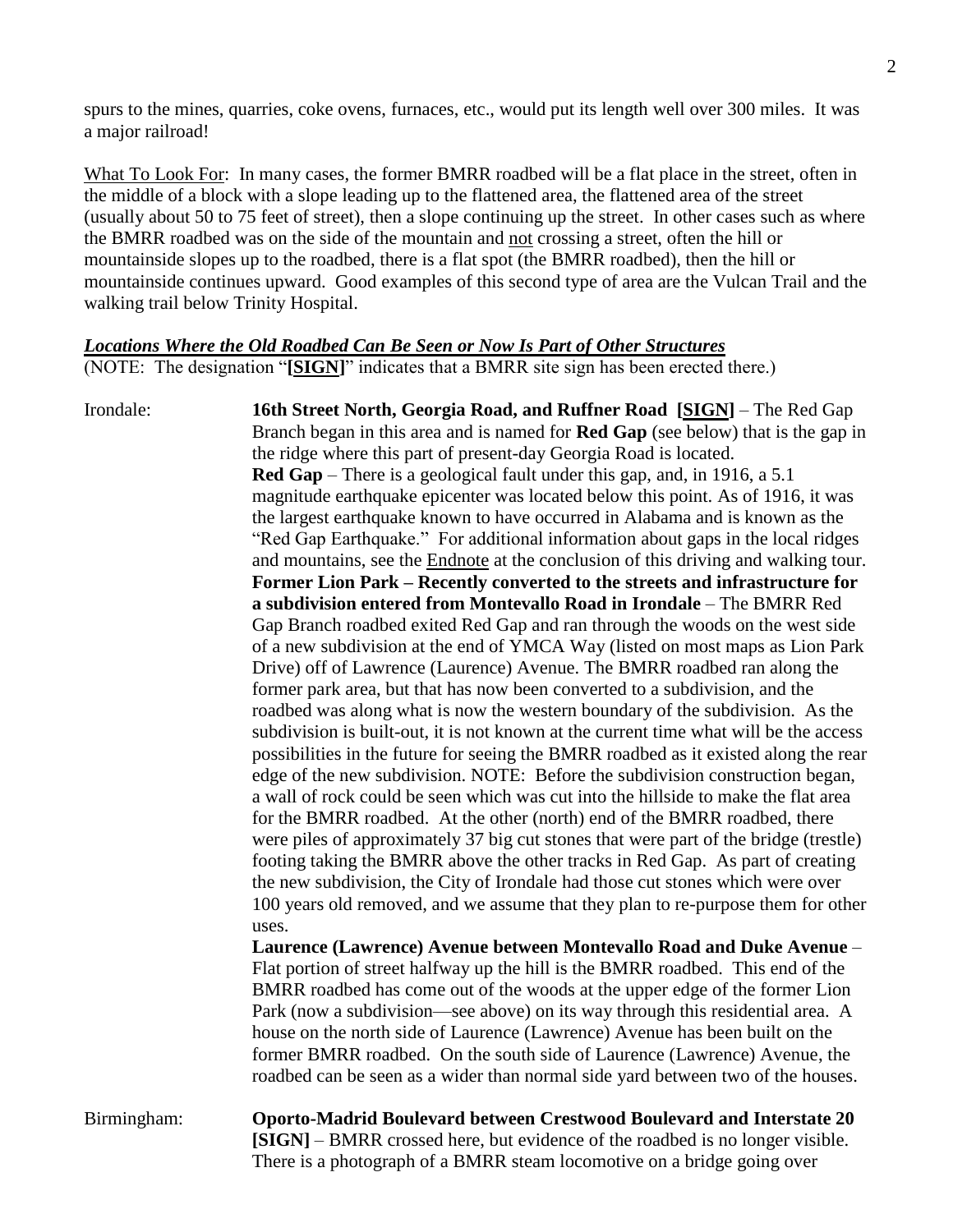Oporto-Madrid Boulevard which was a dirt street at that time and was named "Oporto Road" (see Bham-MRR.com website to see that photograph). In this area, where the present-day I-20 and its circular on-ramp are located, there was a large mining camp serving the nearby Hammond Mine.

**Crestwood Boulevard at entrance to Aldi** (and former rear entrance to Century Plaza parking lot) – The BMRR turned in this area to cross Crestwood Boulevard (Highway 78) and head toward Montclair Road.

**Cresthill Road at Crestwood Boulevard [SIGN]** – The BMRR headed toward Cresthill Road.

**Cresthill Road** – The BMRR paralleled Cresthill Road in the woods behind the houses on the northwest side of Cresthill Road.

**Southcrest Road** – As you drive up the slope on Southcrest Road from Cresthill Road, the street flattens out in the middle of the block then continues the slope up. At that flat spot, the elevated wooded areas on either side of Southcrest Road is the BMRR roadbed.

**Southhall Road** – The BMRR roadbed is located behind the houses on the southeast side of Southhall Road between Southcrest Road and Del Ray Drive. **Montclair Road near intersection with Cresthill Road [SIGN]** – The BMRR continued southwest and began paralleling Montclair Road.

**Pamela Street** – As you drive up the slope on Pamela Street from Montclair Road, the street flattens out in the middle of the block then continues the slope up. That flat spot is the BMRR roadbed. Also, at that flat spot behind the houses on either side, the partially grassed and wooded areas on either side of Pamela Street is the BMRR roadbed.

**Del Ray Drive** – Near the area at the intersection of Del Ray Drive and Pamela Street, there was a spur off the BMRR that served the Dago Mine. CAUTION: The former Dago Mine and access to that area is on private property, and that property must not be entered without permission of the owner(s).

**Sunshine Drive** – As you drive up the slope on Sunshine Drive from Montclair Road, the street flattens out in the middle of the block then continues the slope up. That flat spot is the BMRR roadbed.

**Walking trail below Trinity Hospital [SIGN] --** The upper portion of the trail that runs beside the two ponds is the old BMRR roadbed, and, on the lower trail, two original stone culverts can be seen with the upper trail (roadbed) on top of them. Those original stone culverts are over 100 years old and still serve as outlets for the water from the ponds above! A great piece of history easily seen and enjoyed.

**Behind Levite Jewish Community Center [SIGN]** – The beginning portion of the walking trail behind the main building is the BMRR roadbed. **NOTE:** This is a private-use trail—check with the office for permission to walk the trail. (Installed BMRR sign is in parking lot near Montclair Road.)

**Behind office building at 3940 Montclair Road** – In the past, a parking lot for this building was constructed on the BMRR roadbed, complete with asphalt (some of which can still be seen), concrete curbs (some of which can still be seen), and wooden steps leading up to the parking lot (still there, but dangerous). Viewable from the current parking lot behind the building is a stone culvert built as part of the BMRR roadbed and still with water flowing through it. That original stone culvert is over 100 years old and still has water flowing through it! A great piece of history easily seen and enjoyed. CAUTION: The BMRR roadbed is private property and must not be entered without permission of the owner.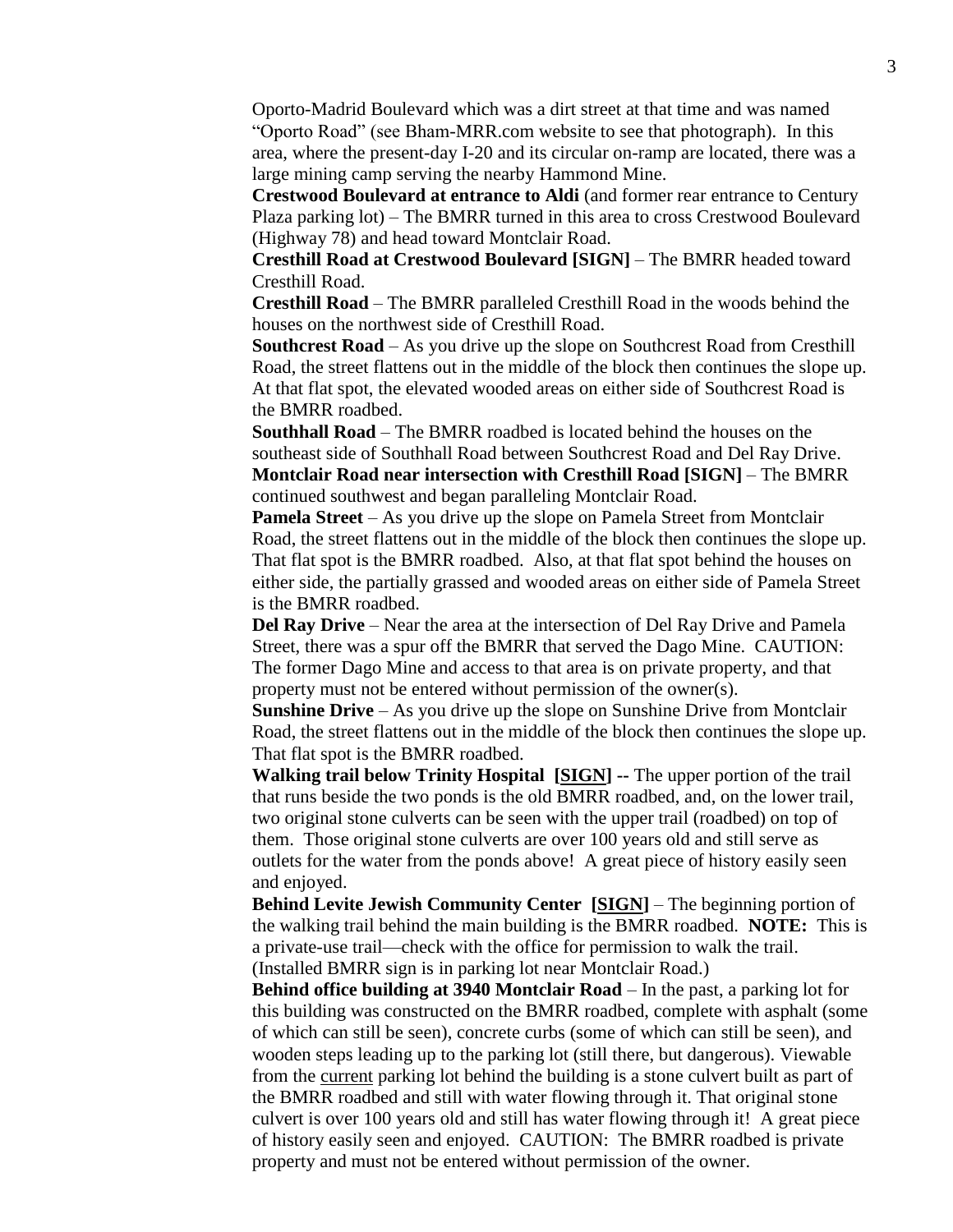**Morningside Drive [SIGN]** – As you drive up the hill on Morningside Drive beside the Crestline Post Office, the street slopes up, flattens out just past the back of the Post Office, then continues the slope up the mountain. At that flat spot, the elevated wooded area on the east side of Morningside Drive is the BMRR roadbed. From the parking lot BEHIND the Post Office building, the raised BMRR roadbed can be seen in the wooded area. (The roadbed also continued across to the west side of Morningside Drive, but it is not as evident on that side due to development.)

**Montclair Road at intersection with Country Club Road [SIGN]** – BMRR turned here and went across present-day Montclair Road as it entered the Mountain Brook area.

Mountain Brook: **Public right-of-way and private park in triangle at intersection of Montclair Road and Country Club Road (across the street from Ramsay Park)** – Homeowners at 3612 Country Club Road have made a nice wooded park out of the BMRR roadbed at this location in the sharp angle of the Country Club Road intersection. One can park at Ramsay Park, walk across the street, remain on public right-of-way before the brick entrance pillars with "3612" on them, and see (and walk on) the raised roadbed of the BMRR. The roadbed is covered with "red rock" gravel that is shale which was super-heated ("cooked") deep underground before it was uplifted and became part of local coal mining operations – generally not liked by coal miners during the era of the BMRR due to its hardness but today used for road material and landscaping. Plant fossils often can be found in this material.

**Oxford Road between Carlisle Road and Sterling Road [SIGN]** – The BMRR roadbed is very apparent here in the middle of the block. Driving up from Sterling Road, the street slopes uphill, flattens out for a few feet in the middle of the block, then continues the slope up to Carlisle Road. Standing on the flat spot and looking west, one can readily see the wide area (the BMRR roadbed) between the backyards of the houses that front on Sterling Road and Carlisle Road. At the same place, looking east, the roadbed is not evident because, as has happened in a lot of places along here, the BMRR roadbed has been incorporated into the backyards of the houses, generally through a process called "quit claim deeds."

Mountain Brook/

Birmingham: **In the Woods Paralleling Carlisle Road** – From the Montclair Road intersection with Country Club Road, the BMRR roadbed is the dividing line for the Mountain Brook and Birmingham city limits. Carlisle Road follows the route of the BMRR, but the roadbed cannot generally be seen well along here because it is in the woods down the slope and behind the houses on Carlisle Road, especially on its way to English Village.

> **Hedona Mine** – On the upper side of Carlisle Road (and below Argyle Road) at the deadend of Berwick Road was the Hedona Mine which moved its iron ore down the ravine and onto the BMRR. This area originally was referred to as "Hedona." **NOTE:** This is private property and must not be entered without permission of the property owners.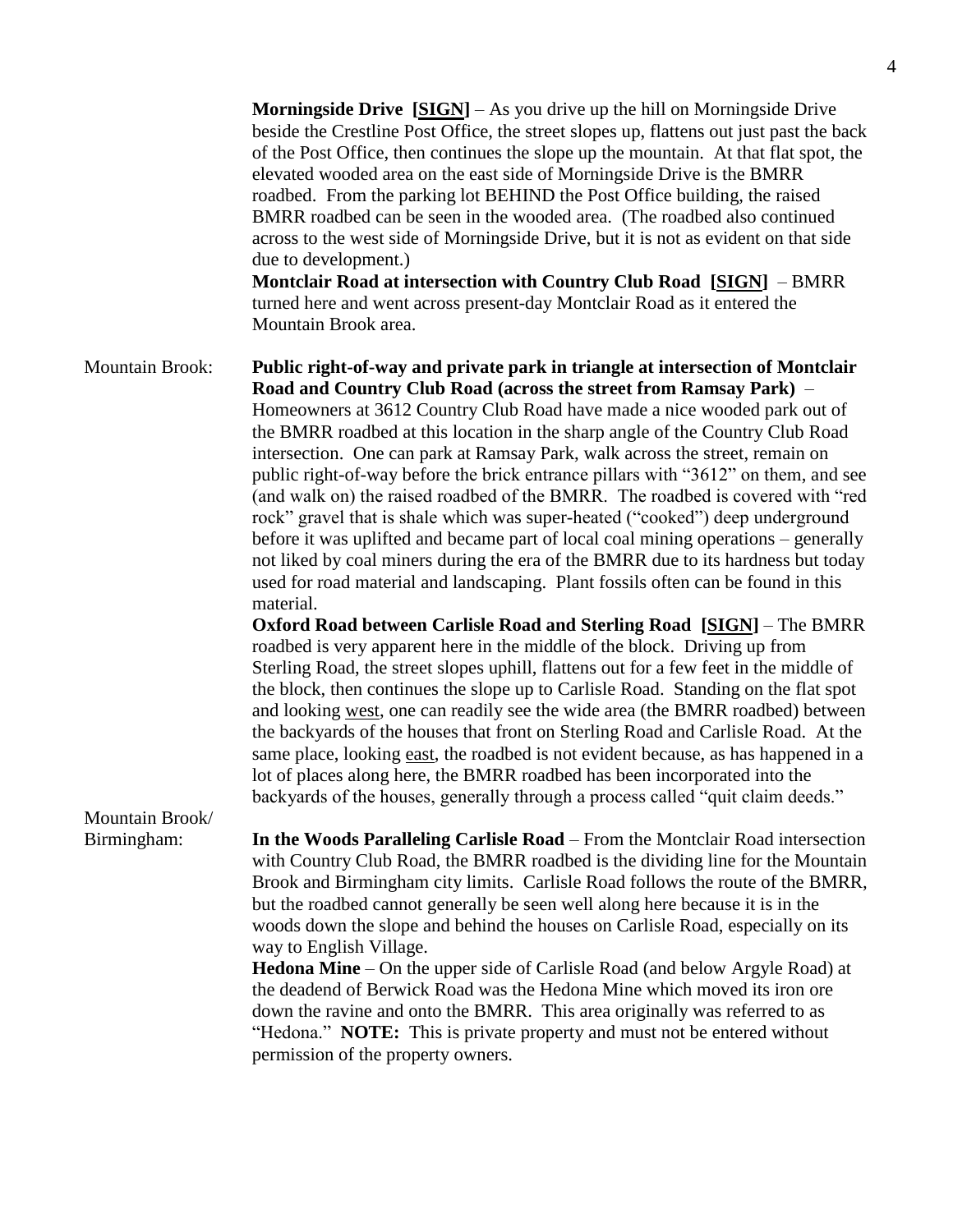**English Village [SIGN]** – The BMRR roadbed enters English Village at the Birmingham/Mountain Brook city limits, crosses Cahaba Road at Henhouse Antiques, then continues west on Red Mountain Lane. As far as we can tell, there was not a passenger "station" in English Village, but Hedona was a "whistle stop" on the BMRR. There was a loud and dusty loading facility in what became English Village not far from where the Henhouse Antiques building is now. Part of the reason the railroad was finally taken out was complaints by the neighbors about the noise and disruption of the train and the loading facility. There is a photograph from March 1954 of the BMRR tracks in English Village about 4 months before they were removed.

**Red Mountain Lane** – This street uses the BMRR roadbed. If one drives to the end of the street, just past the condominiums (which are built on the roadbed) the flat area in the woods is the continuation of the BMRR roadbed. A few years ago this wooded area of the BMRR roadbed could be walked all the way to the Elton B. Stephens Expressway – see next item for current status.

Birmingham: **22nd Street South** – Recently, two houses have been built on the roadbed next to the Elton B. Stephens Expressway at the very end of 22nd Street South. Driving up to those two houses will put you on the BMRR roadbed.

> **Woodcrest Lane South / 20th Street South / Woodcrest Road** – Generally known as "Woodcrest Road" (but on many maps listed as "Woodcrest Lane South" then becoming "20th Street South" as it goes up the mountainside), this street crosses the BMRR roadbed as the street goes up the hill from 21st Avenue South. The crossing is generally at the upper end of the first curve (left-hand curve) going up the hill. The BMRR roadbed is not very evident probably due to grading and filling when the street was extended from the top down the mountainside.

**Richard Arrington Jr. Boulevard South** (formerly known as Montgomery Highway and Highway 31) – The BMRR crossed above this major street and above the streetcar tracks leading into Homewood. To get over the street and the streetcar tracks, the BMRR used a railroad trestle/bridge that was built in 1889 and that curved as it came from the south face of Red Mountain (below Warwick Court South and Warwick Drive South) to the north face of Red Mountain. Concrete footings and tall stone abutments related to the bridge are still visible on the east side of Richard Arrington Jr. Boulevard. This gap in the mountain was referred to as **Lone Pine Gap** (see below). On the west side of the street, the stone steps lead up to the elevated portion of the BMRR as it continued below Vulcan Park and has become the Vulcan Trail. (See below for more information about the Vulcan Trail.) In Vulcan Park (part of which is built above the Lone Pine Mine), there is an interpretive sign at the top of the sidewalk overlooking Richard Arrington Jr. Boulevard which mentions the BMRR and its crossing there.

**Lone Pine Gap** – Lone Pine Gap is a "wind gap" created by the erosive force of wind at a fault in the mountain. Such gaps in the ridges and mountains in the Birmingham area were used by the railroads and the streets and highways (and still are today) to get from one valley into the next. Without such gaps, the extensive railroad system throughout Birmingham and Birmingham's early economic development would not have been possible. (For additional information about gaps such as this, see the Endnote at the conclusion of this driving and walking tour.)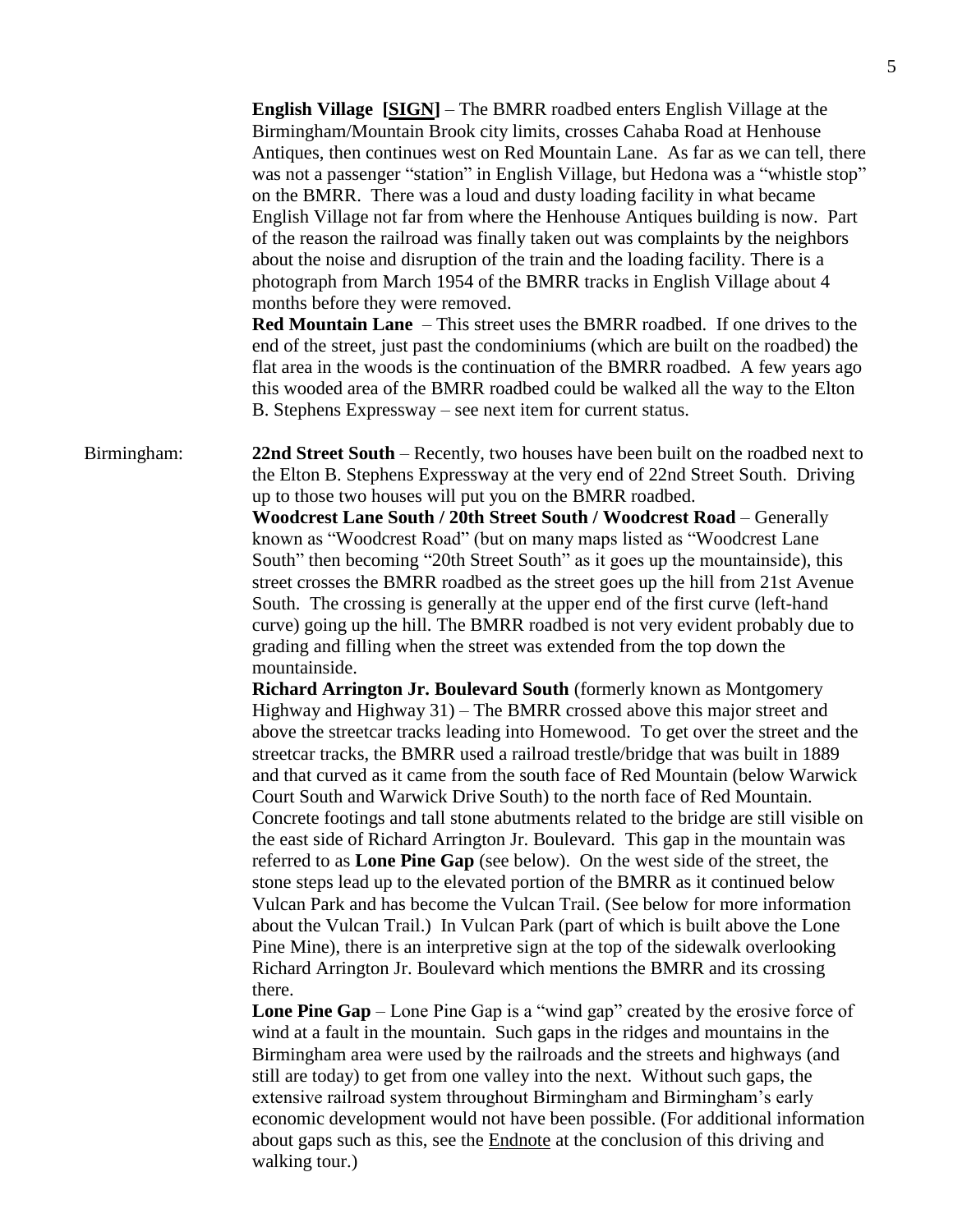**Vulcan Trail (east entrance and parking lot) [SIGN]** – The Vulcan Trail is built on the BMRR roadbed, and along here (next to The Club) it hauled the iron ore extracted from the Valley View Mine. Remains of concrete loading structures can still be seen beside the trail. When you walk the Vulcan Trail, be sure to turn and walk on the trail from the trailhead below the Vulcan statue back toward Richard Arrington Jr. Boulevard to the top of the stone steps in order to see the elevation of the BMRR bridge and roadbed as it crossed Richard Arrington Jr. Boulevard. The current western end of the Vulcan Trail can be accessed from 11th Place South. **[SIGN]** The western end of the Vulcan Trail **[SIGN—Sign removed temporarily until downed tree is removed]** terminates before it reaches Green Springs Highway. (There is an unimproved, dirt trail extending past the terminus of the official Vulcan Trail, but the Birmingham Park and Recreation Board sign indicates that that part of the trail is not yet open. The City of Birmingham is hoping to complete that trail on the BMRR roadbed as it goes west to Green Springs Highway.)

**Green Springs Highway** – The BMRR continued to Green Springs Highway which it crossed just north of the crest of Red Mountain. The BMRR went over Red Mountain west of, and paralleling, Green Springs Highway as it used **Walker Gap** (see below) to get to the other side of Red Mountain. At this point, the BMRR is crossing back to the south side of Red Mountain on its way to the mines in the Oxmoor Valley area and Red Mountain Park. The specific route from the end of the Vulcan Trail to Green Springs Highway is not currently accessible, but, if the Vulcan Trail is completed in the future to Green Springs Highway, the location of the BMRR roadbed at Green Springs Highway will be where the trail terminates.

**Walker Gap** – For additional information about gaps such as this, see the Endnote at the conclusion of this driving and walking tour.

# Birmingham/ West Homewood

area: After going over Red Mountain through Walker Gap near Green Springs Highway, the BMRR went through part of west Homewood, and connected to the South & North Alabama Railroad. The route took the roadbed through several curves (in order to "hug" the side of the mountain) north of Oxmoor Boulevard and Oxmoor Road before connecting with the South & North Alabama Railroad southwest of Barber Court and West Oxmoor Road. Because of extensive development throughout the years in this part of Birmingham and Homewood, the BMRR roadbed is not generally visible in this area, but the following locations indicate where the roadbed went through this area and where buildings or streets are located now. (There are a few locations, as indicated below, where we think part of the former BMRR roadbed is still visible.)

> **Green Springs Highway (crest of Red Mountain to Valley Avenue)** – (As indicated above, this is Walker Gap.) The BMRR roadbed was where several buildings and businesses are located now along the west side of Green Springs Highway as it approaches the crest of Red Mountain from the north, goes over the mountain, and starts down the south side of the mountain and through the intersection with Valley Avenue.

> **West Valley Avenue** – Before it would have reached the intersection of Green Springs Highway and Valley Avenue, the BMRR curved around the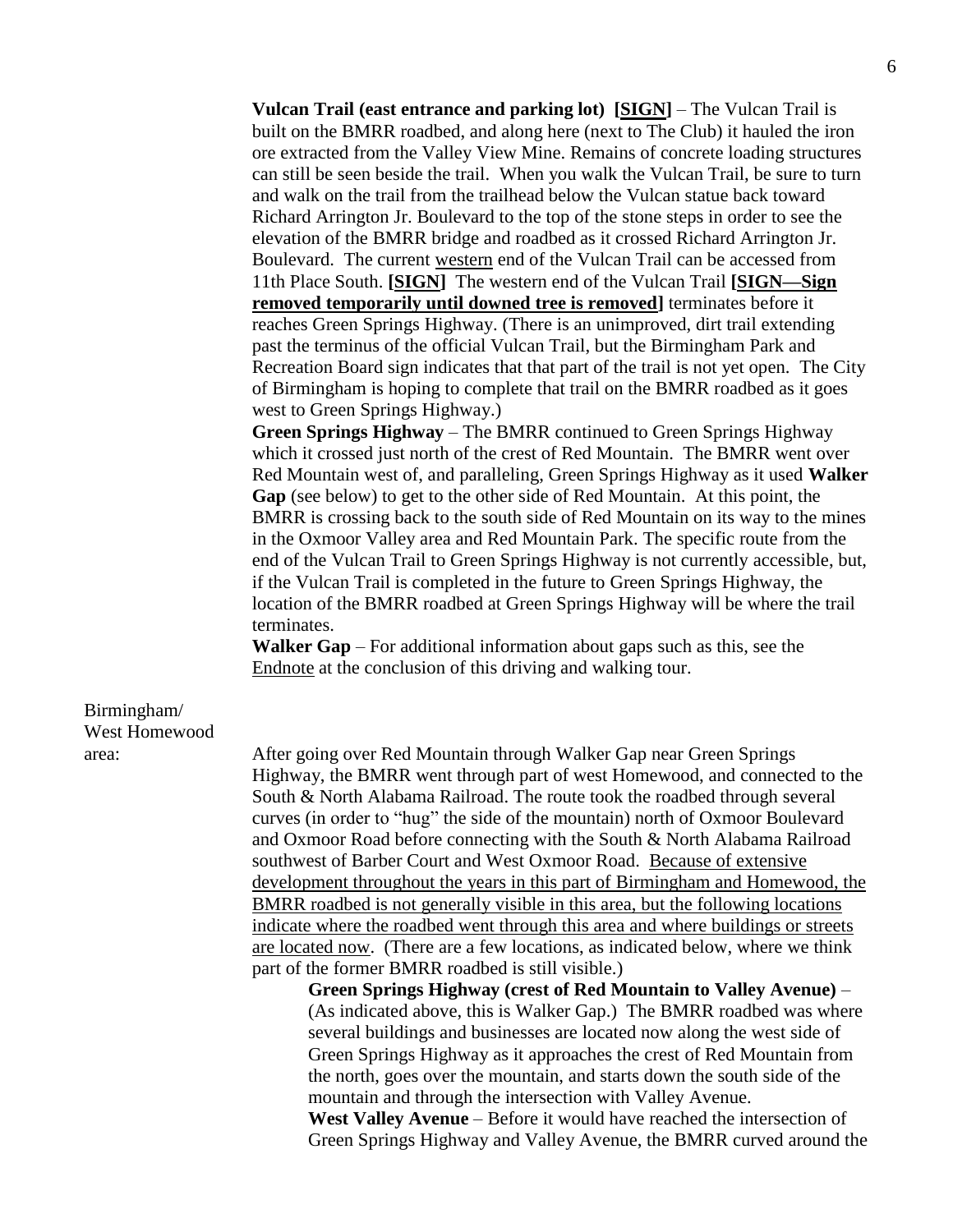end of the ridge, ran toward today's I-65, and crossed West Valley Avenue just east of the bridge over I-65.

**West Valley Avenue, continued** – After crossing I-65, the BMRR roadbed ran parallel to, and just south of, West Valley Avenue through the rear of the Wells Fargo Bank parking lot. The BMRR roadbed was destroyed by the building of the parking lot, but the trees in the wooded area behind the parking lot probably were alongside the BMRR roadbed. **Vulcan Road** – After leaving the Wells Fargo Bank parking lot, the roadbed crosses Vulcan Road, but, as is the case in most of this area, it is no longer apparent.

**211 Summit Parkway (Crescent Centre)** – The eastern half of the Crescent Centre building is situated on the former BMRR roadbed. **Summit Parkway (Comfort Inn)** – After leaving the Crescent Centre property, the roadbed crosses Summit Parkway, but, as is the case in most of this area, it is no longer apparent. The Comfort Inn building is situated on the former BMRR roadbed.

**West Oxmoor Boulevard (Centurion Square)** – The only publicly accessible location where we think part of the BMRR roadbed can be seen is in the woods looking up from the rear driving/parking area behind the Centurion Square buildings. Along most of that rear parking area, half of the roadbed seems to have been cut away to make room for parking, but in the woods up from the eastern end of the parking area, more of the roadbed seems to be intact. CAUTION: The wooded area is private property and must not be entered without permission of the owner.

**Aquarius Drive** – After leaving the rear of Centurion Square, the roadbed ran along Aquarius Drive which seems to have been built on the roadbed all the way to the intersection of Aquarius Drive and West Valley Avenue. Therefore, as you drive on Aquarius Drive, you are driving on the former BMRR roadbed.

**West Valley Avenue at intersection with Montevallo Road** – The BMRR crossed West Valley Avenue at Aquarius Drive, and then crossed the northwest part of the intersection of West Valley Avenue and Montevallo Road. The BMRR roadbed went through what are now selfstorage buildings located just west of the Montevallo Road/West Valley Avenue intersection.

**West Oxmoor Lane** – The BMRR roadbed went through the industrial building that is now located at the end of West Oxmoor Lane. The flat area in the woods just to the west of the entrance of that building probably originally was part of the BMRR roadbed. At this point, the BMRR has arrived at the tracks of the South & North Alabama Railroad and is about to connect to those tracks.

West Oxmoor **Road** – Along the back edge of the first buildings on West Oxmoor Road to the west of West Oxmoor Lane (Mayco Industries property), the BMRR roadbed connected to the South & North Alabama Railroad (see below). (NOTE: The Mayco Industries property is gated and is not accessible to the public.)

**BMRR Red Gap Branch Termination at South & North Alabama Railroad** –

At this point, as the Red Gap Branch connected to the South & North Alabama Railroad, it has reached its western-most point. (In many places in the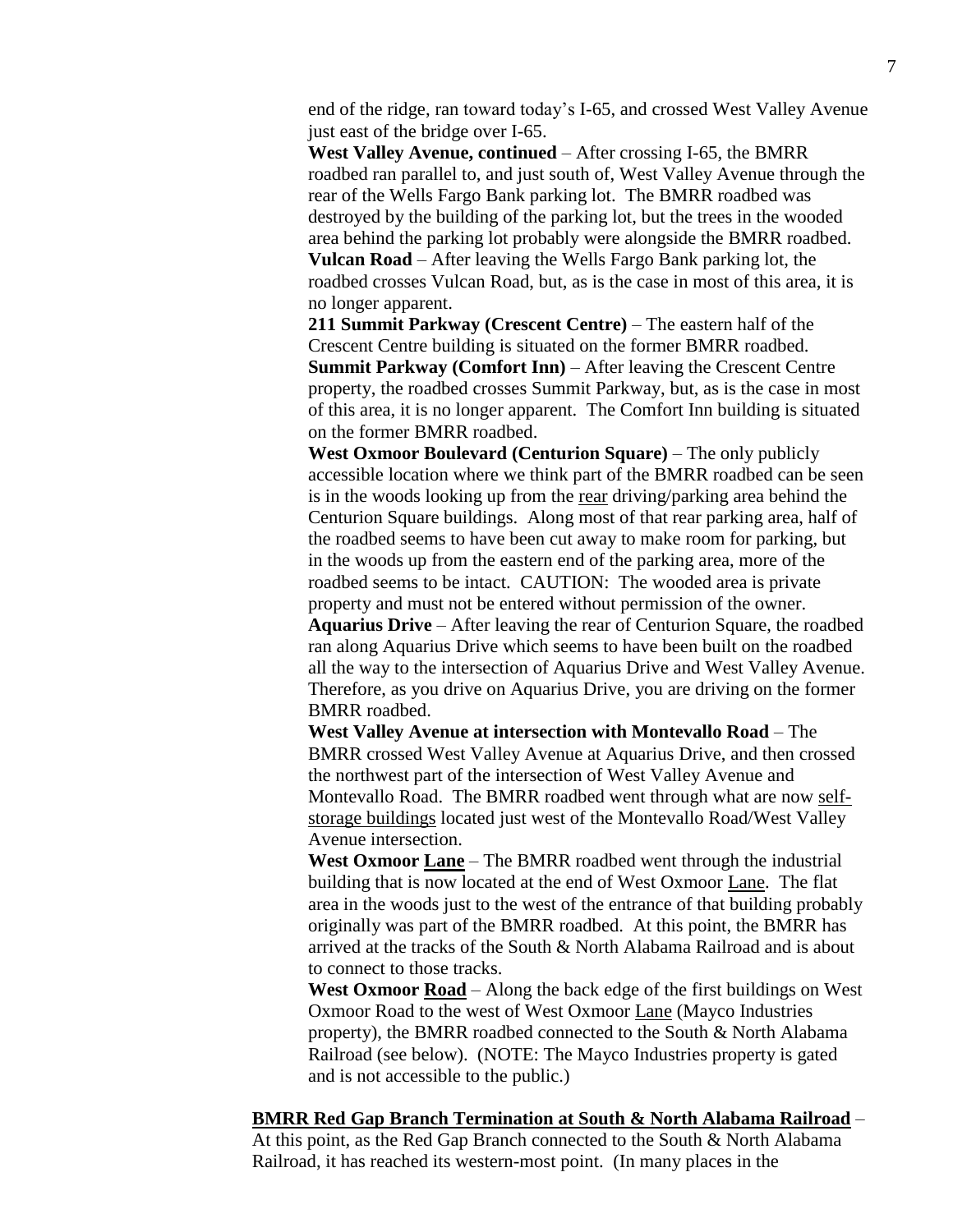Birmingham area, the South & North Alabama Railroad roadbed is still in use for active railroad tracks.) As was the case with most of the BMRR branches (and continues to be the case with today's active railroads), the BMRR used tracks of other companies' railroad lines to connect some of its branches, to get from the various BMRR branches to iron industry facilities throughout the Birmingham area, and to connect to rail lines taking products beyond the Birmingham area. From here to the southwest, the BMRR will use its own tracks and the tracks of other railroads to reach the mines and iron industry facilities in the Oxmoor Valley. Almost immediately after the Red Gap Branch entered the South & North Alabama Railroad, the BMRR South Branch began at the South & North Alabama Railroad, and, from there, the South Branch ran through present-day Red Mountain Park and then into downtown Bessemer.

## **Endnote**

**Gaps** – Gaps (or natural cuts) in ridges and mountains in the Birmingham area were used, and still are used, extensively by the railroads and for streets and highways. Such gaps in a ridge or mountain are cut either by a stream or river (water gap) or by the erosive force of wind (wind gap). Such gaps in the ridges and mountains in the Birmingham area were used by the railroads and the streets and highways (and still are today) to get from one valley into the next. Without such gaps, the extensive railroad system throughout Birmingham and Birmingham's early economic development would not have been possible.

Water gaps are formed when the relatively flat land on which an ancient stream or river was flowing began to be uplifted beneath it. The stream or river maintained its position by cutting down (over a period of millions of years) at least as fast as the land beneath it was rising. Therefore, water gaps are as old as the ridge or mountain in which they are located.

Wind gaps are similar in appearance to water gaps but do not have an active stream in them. Instead, they are formed from wind blowing against the ridge and being funneled through a notch at increased speed. Some wind gaps may have started with a stream in them, but the rate of cutting down did not equal the rate of uplift. Other wind gaps may have begun at the point of a fault in the ridge or mountain.

Both water and wind gaps are evident in the Birmingham area in locations such as the following:

- Boyles Gap (water gap cut by Five Mile Creek)
- Lone Pine Gap (wind gap at a fault in the mountain provided a route for U.S. Highway 31/old Montgomery Highway, streetcar tracks, and a street from downtown Birmingham into Homewood)
- Graces Gap (type unknown no stream flows there today, but may have in the past)
- Walker Gap (probably wind gap)
- Red Gap in Irondale (type unknown no stream flows there today, but may have in the past)
- Sadler Gap (type unknown)